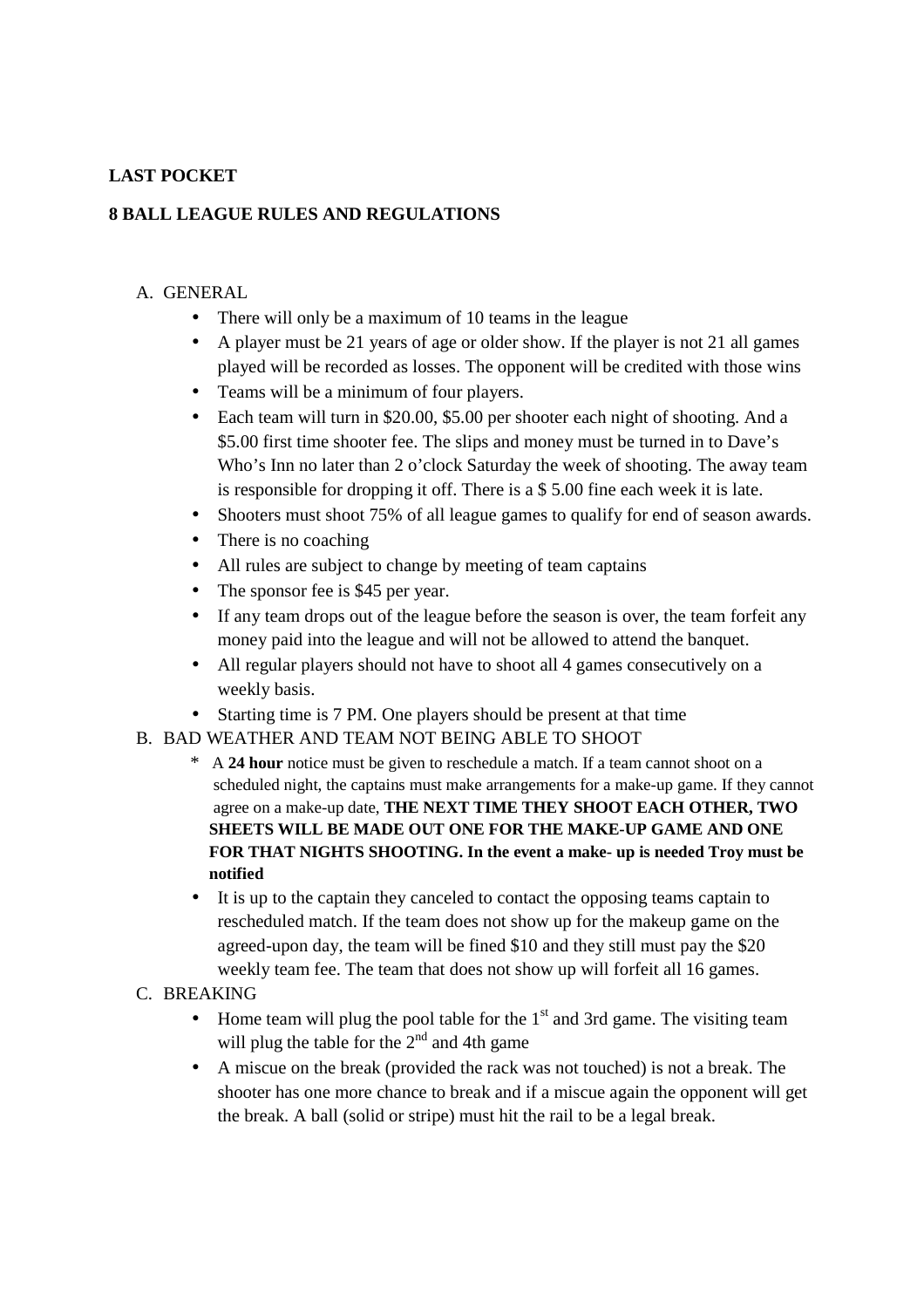- If the "8" ball is made on the break and the shooter does not scratch, the player wins the game. However, if the "8" ball is made and the player scratches, the player loses the game.
- If a shooter makes one or more balls on the break (solid and stripe), the player has the choice of which ball they want to shoot. If only one type of ball is made, those are the ones they must shoot. If a shooter does not make anything on the break, the choice of solids or stripe goes to the opponent. Table is open until one shooter makes either solid or stripe. On an open table, a shooter may use any combination to make their choice of balls.
- D. '8' BALL
	- At no time may shooter deliberately shoot at the "8" ball when one or more of their balls are on the table unless used in combination (must hit your ball first). Deliberately shooting at the "8" ball when the players still has balls to shoot is an automatic loss. Three automatic losses is a three-week suspension. Captains must put automatic losses on the back of their slips.
	- A player must make the "8" ball in their last pocket or declare a 3 rail or more on the cue ball, not the "8" ball. (You no longer have to call 3 or more rails.) If a player decides to shoot a 3 rail shot, she or he must let her opponent know verbally. ALL POCKETS MUST BE CALLED.
	- If your opponent puts your last ball in, you have a choice of any pocket for the "8" ball. (Once you've chosen a pocket, you must keep that pocket.) (unless you call a 3 rail.)
	- Missing the "8" ball and scratching does NOT lose the game.
	- If the "8" ball falls into a pocket for any reason other than the shooter's attempt, the game will be shot over.
	- The pocket called, regardless of how many balls go in to clear the table, is the players pocket for the "8" ball.
	- If at any time during the game, the "8" ball goes off the table, the person shooting the "8" ball off the table, loses the game.
	- The "8" ball has to be made on a separate shot.

## E. GENERAL SHOTING RULES

- All games will start at 7 PM. If a player does not show up by the end of the first round, (He or She forfeits) the opposing team can start the next round without them. If the player does not show up for their first two games (He or She forfeits) and the third game and forth game.(unless the player calls that they well be late)
- A shooter must have 1 foot on the floor at all times.
- If there are any arguments over the game, the game will be shot over immediately.